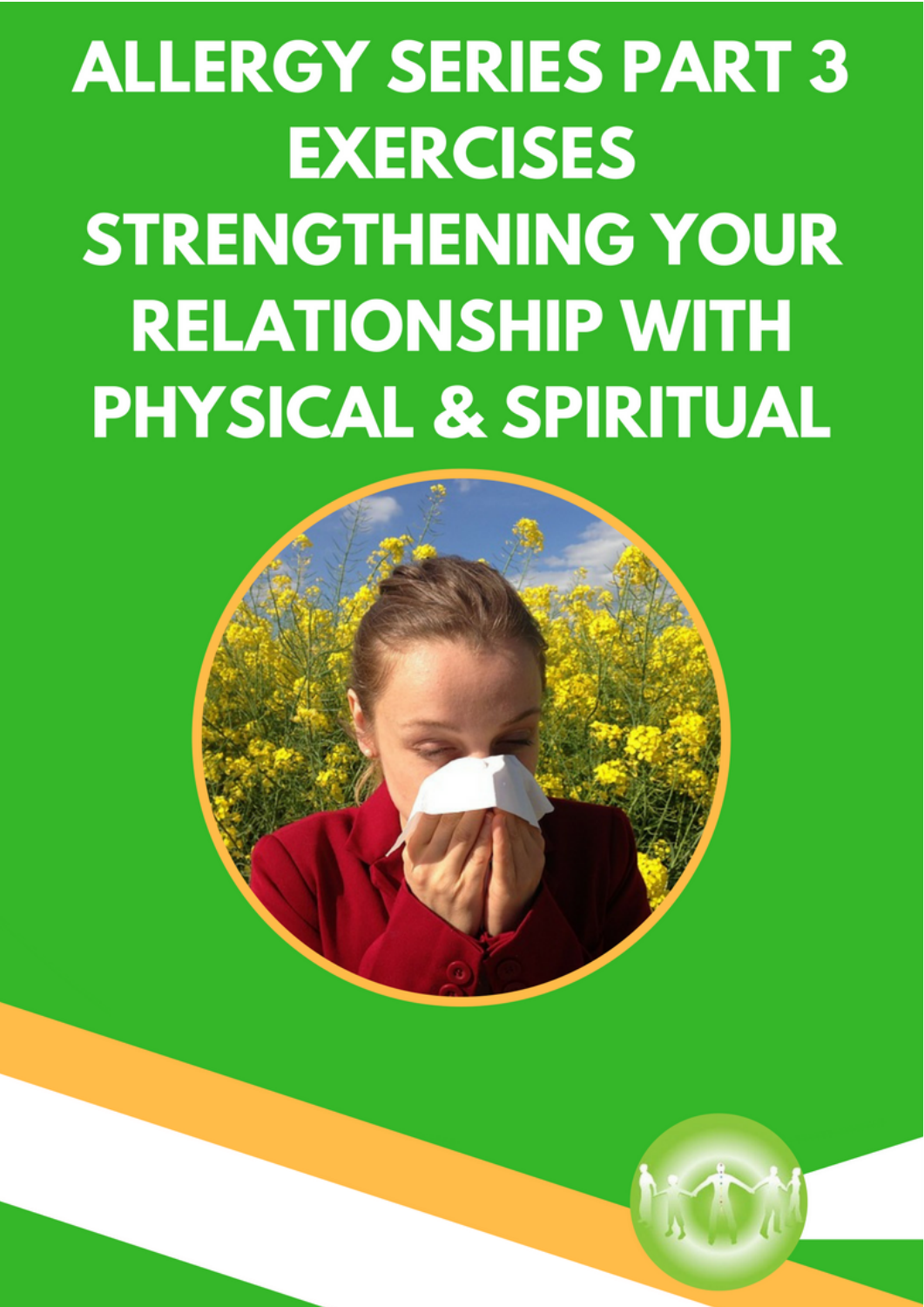## **Strengthen Your Relationship With Your Physical Self - Exercises**

Let's talk about how to strengthen your relationship with your physical self and most of all your spiritual self.

There is a saying in the world that you either grow or you die.

When you go around in your daily life, feeling sad, lost and lonely, and you want to give up, and nothing is funny anymore, it's because you've lost your connection with your beautiful spiritual self.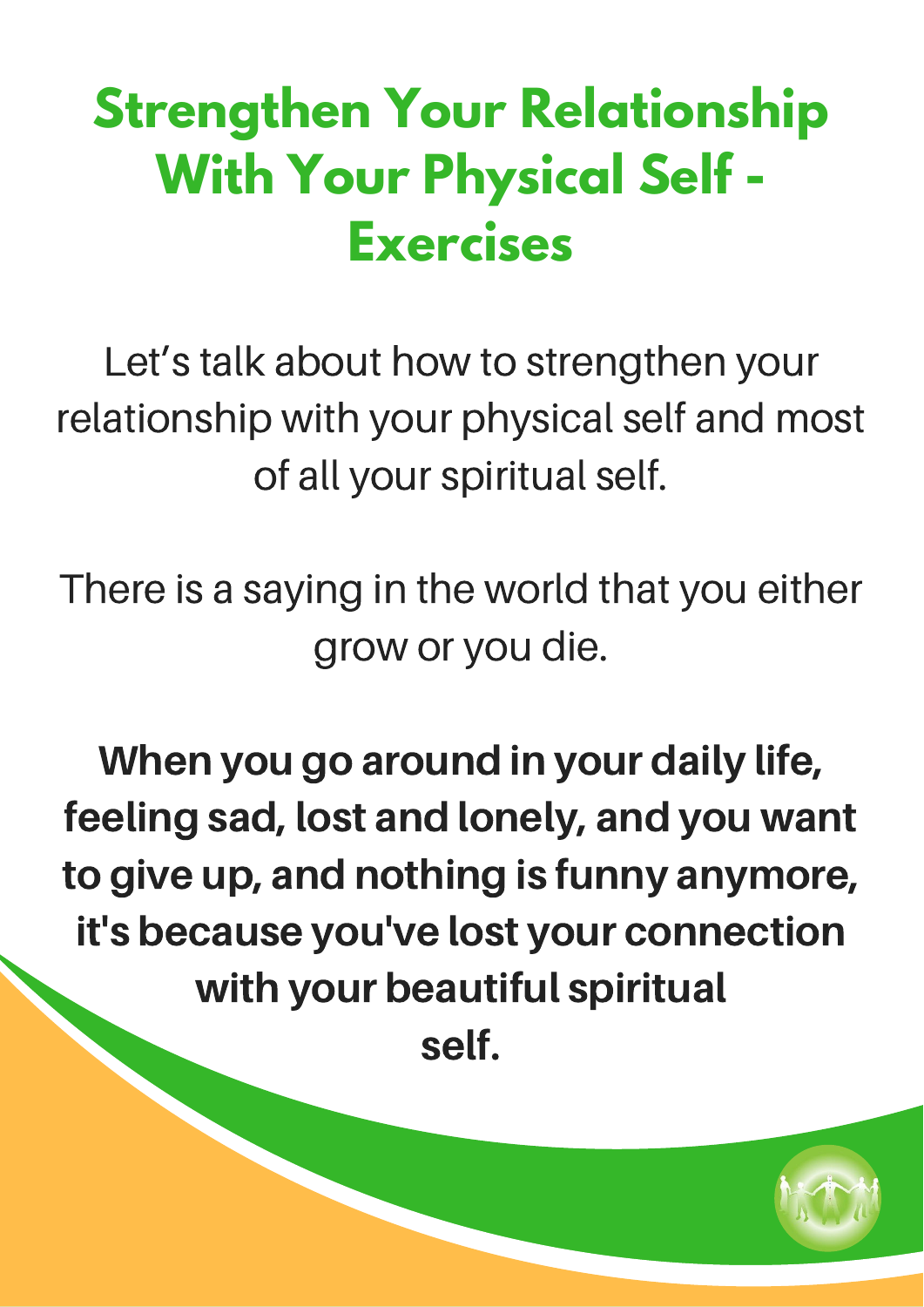The most important thing in life for you and all of us is to have a more meaningful soulful life and relationship with ourselves.

I want to teach you a technique that will help you become more centred and aligned with yourself, so you can get in touch with your own needs and drink more water, which is part of your healing process in order for you to get rid of your allergies.

Get A Pen & Paper & Write These Down.

When you do these exercises every morning and evening you will grow like never before.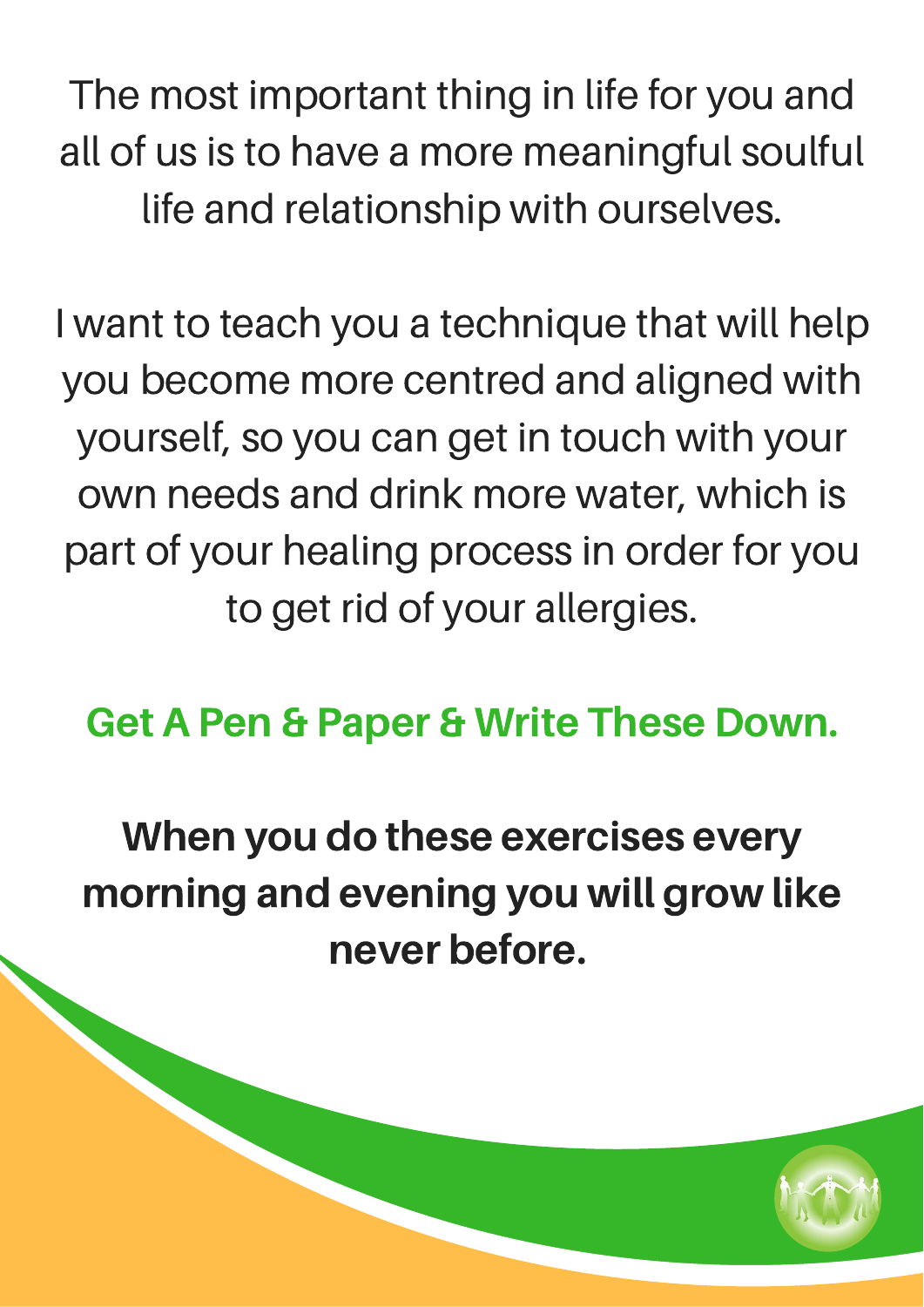#### The most important relationship in the world is the one you have with yourself.

#### 1. Body Flow Exercise

In the middle of your body is the centre meridian, when it is closed you can't drink, you want to gag, you feel nauseous, your bowels are not working properly and you eat a lot of unhealthy food.

An exercise to open your centre meridian is to take your left hand and put it on your chest and put your right hand on your belly.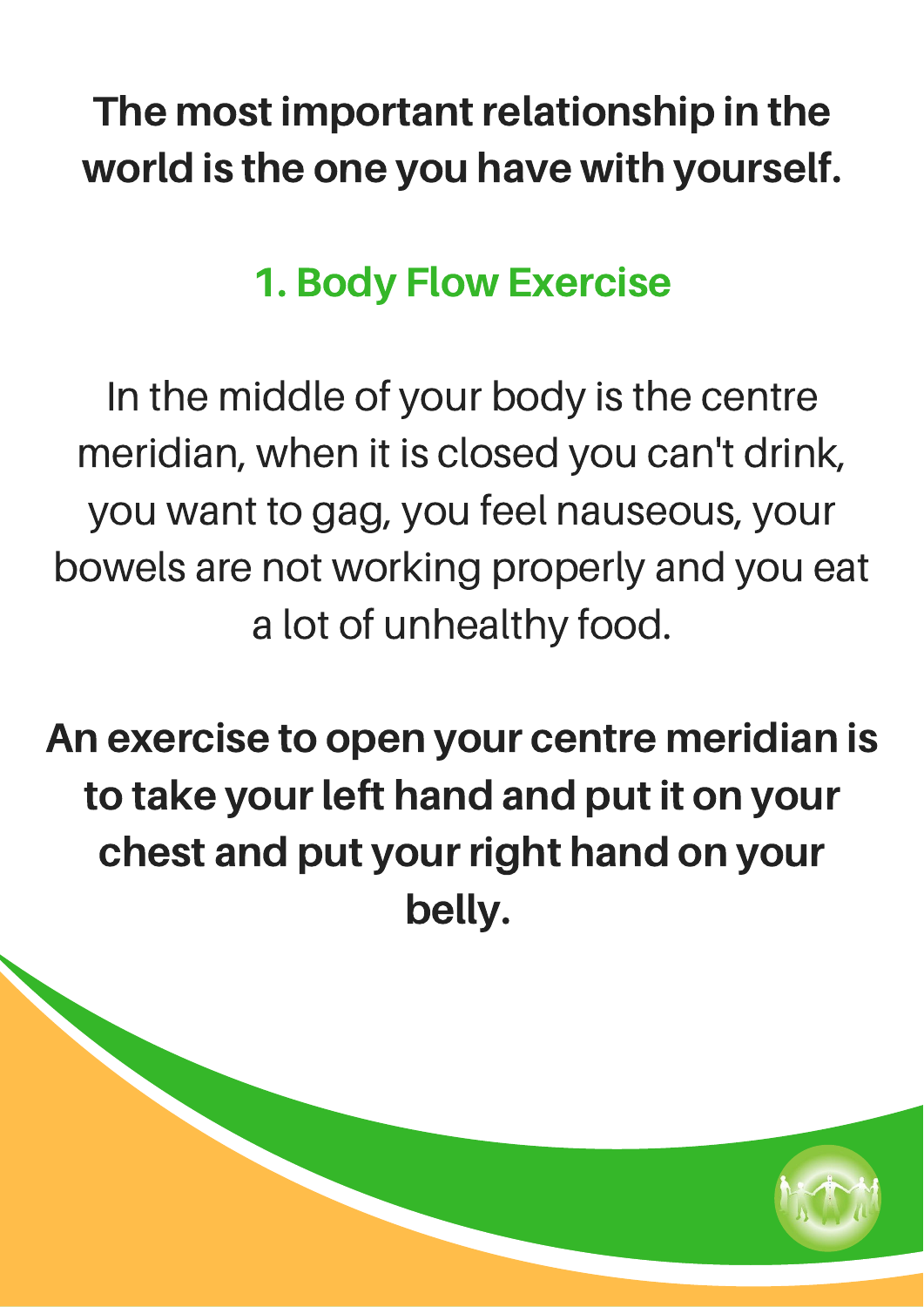The centre meridian goes down the centre of your body, from your head, between your nose, middle of your chest, belly and down to the floor. Keep the ball of your hands in the centre of the meridian.

Feel the energy flow through your body now. Feel the connection. This process will finish once you feel your skin get warmer and you will feel a connection through your hands to your body.

If you do this every night and every morning, you will feel much more aligned with who you are and you will sleep much better.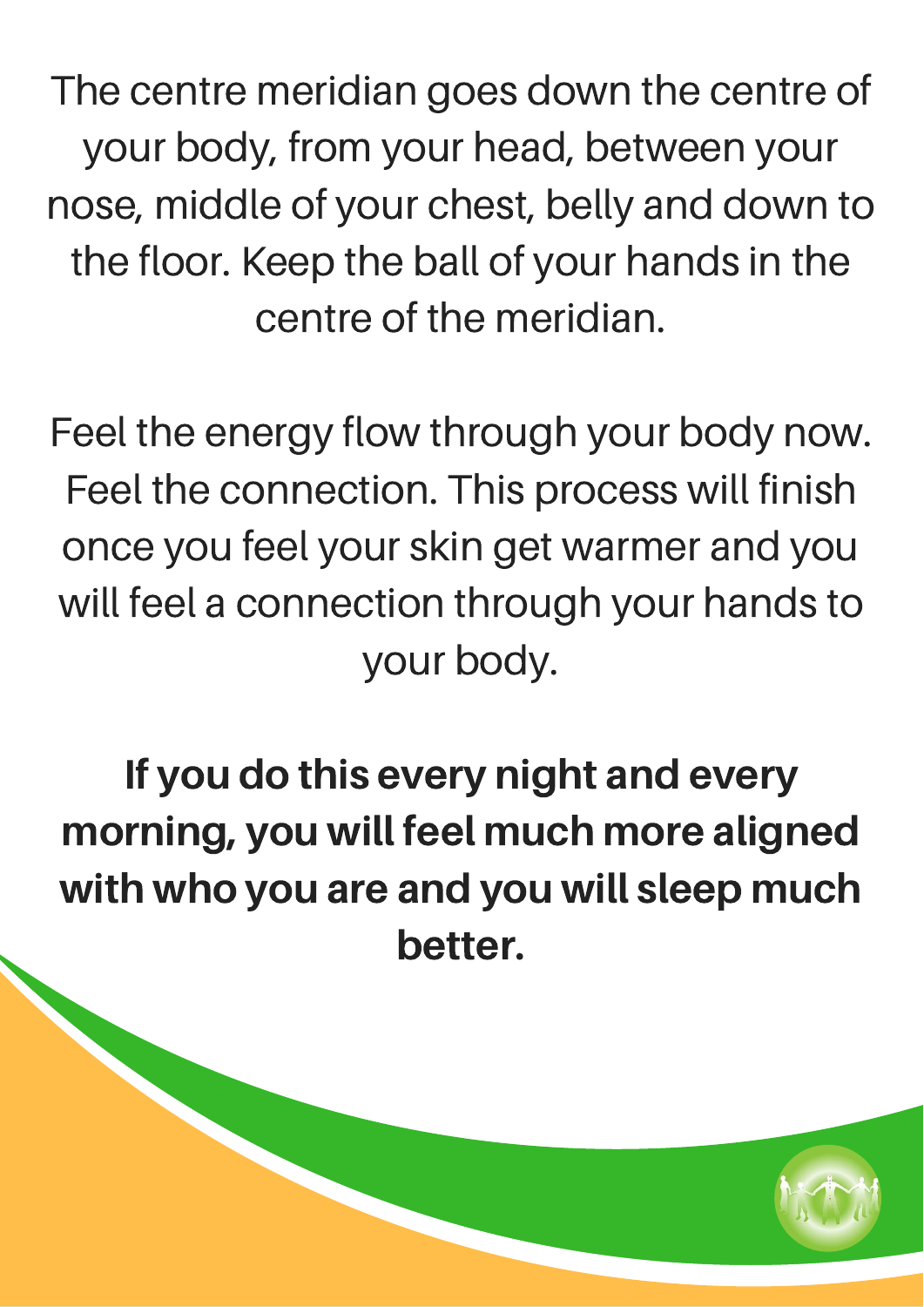Once you have done this exercise, keep track of how it felt. Keep track every day of how well you're doing.

Keith Cunningham says you can't win the game if you don't know the score.

So if you don't keep track of how you're doing you can't say I want more because life doesn't know what more is, because you don't know where you are starting from.

So every day do the best you can, write down how much you've learned, how much you've achieved and where

you are.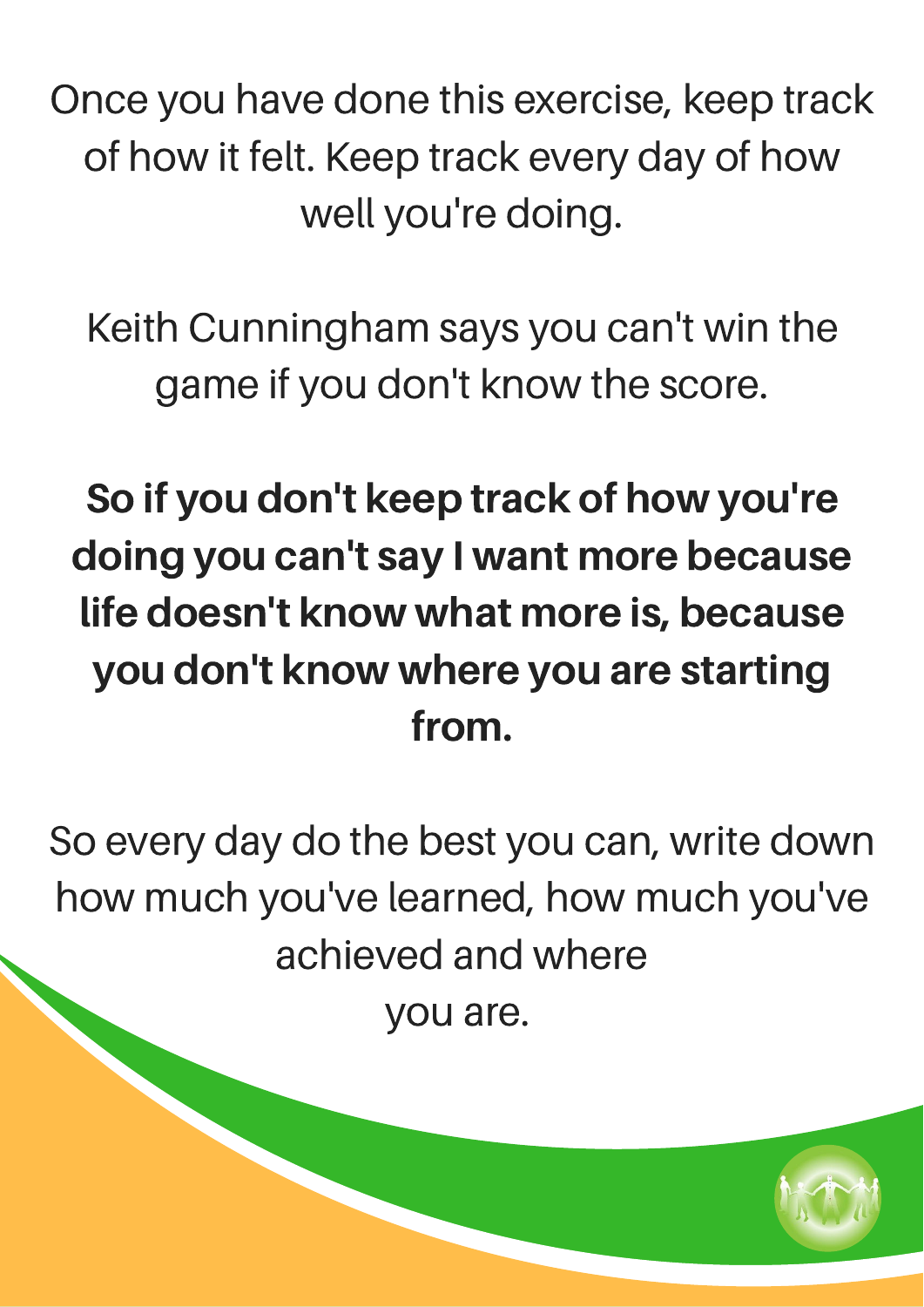Write down what you are happy about.

You can learn more about that in a book by Rhonda Byrne called The Magic.

#### So that is the first exercise Body Flow Exercise. Remember not to let go until there is warmth under your hands!

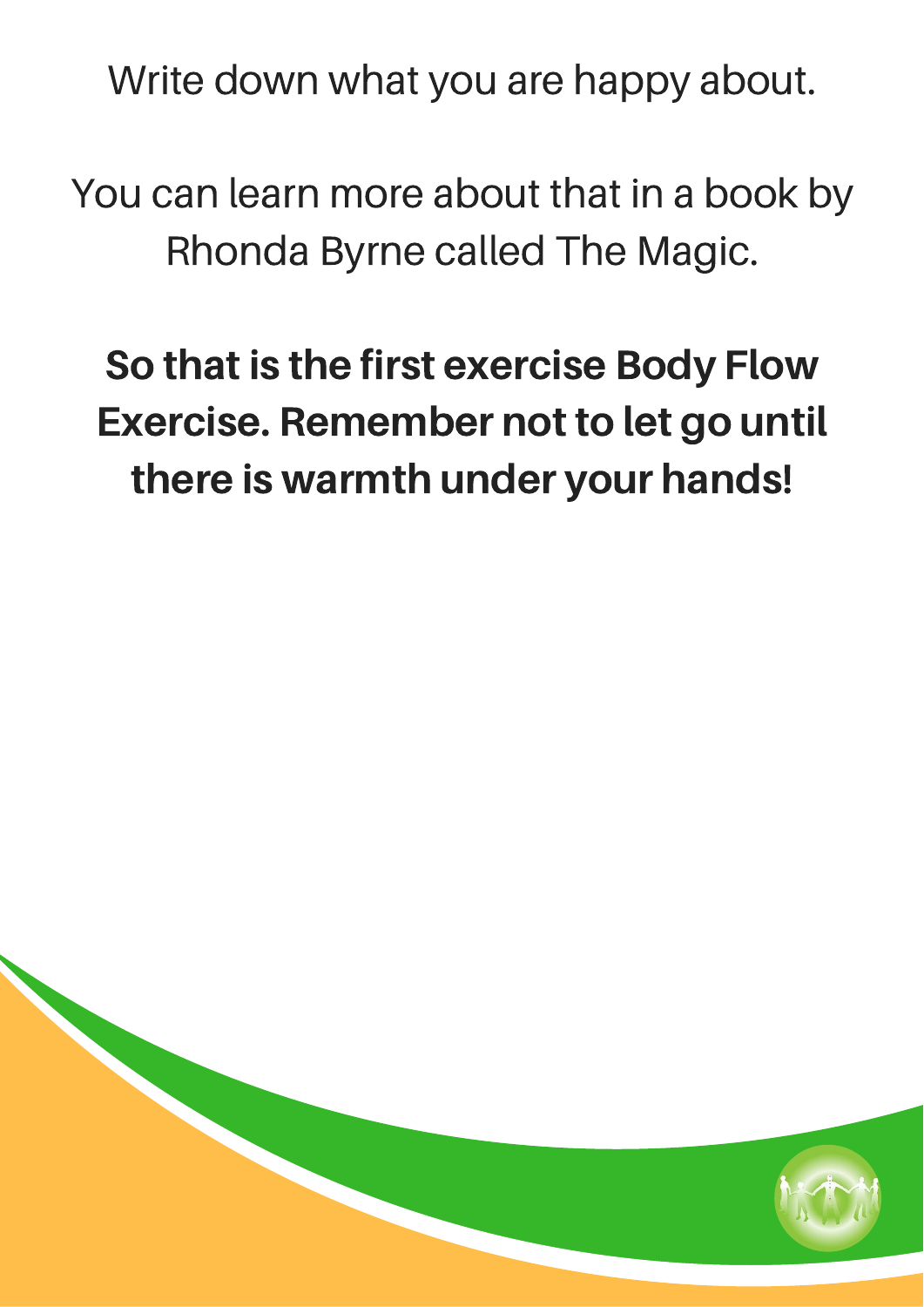#### 2. The Awareness Elevator

Your attention is everywhere in your daily life but it is not supposed to be this way. Your attention is supposed to be on itself. So let's bring it back to you now...

So close your eyes and imagine your brain has an elevator. Imagine walking into the elevator in your brain, behind your eyes and visualize putting all of your thoughts and emotions in the elevator.

Start sending the elevator down through your spine, sending your emotions, your awareness, in the elevator, centred in your body.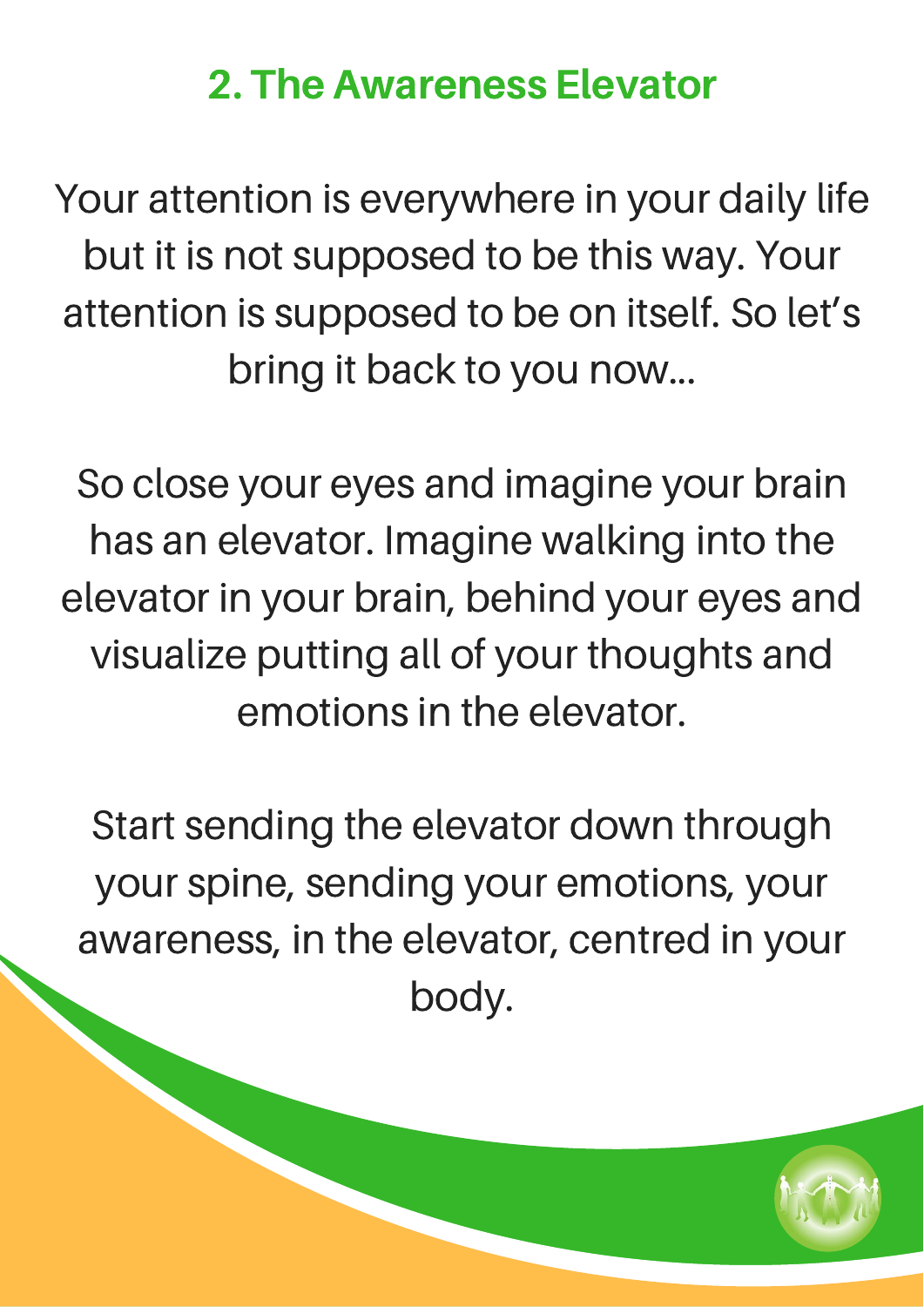Send your emotions and your awareness down the elevator down through your chest, down through your solar plexus, then through your belly all the way down to your pelvis.

When the elevator is in your pelvis, all the way down where your root chakra ends, that's where you're supposed to have your attention and your awareness all of the time.

When doing so, you will use so much less energy in your everyday life and the more centred you will be in yourself.

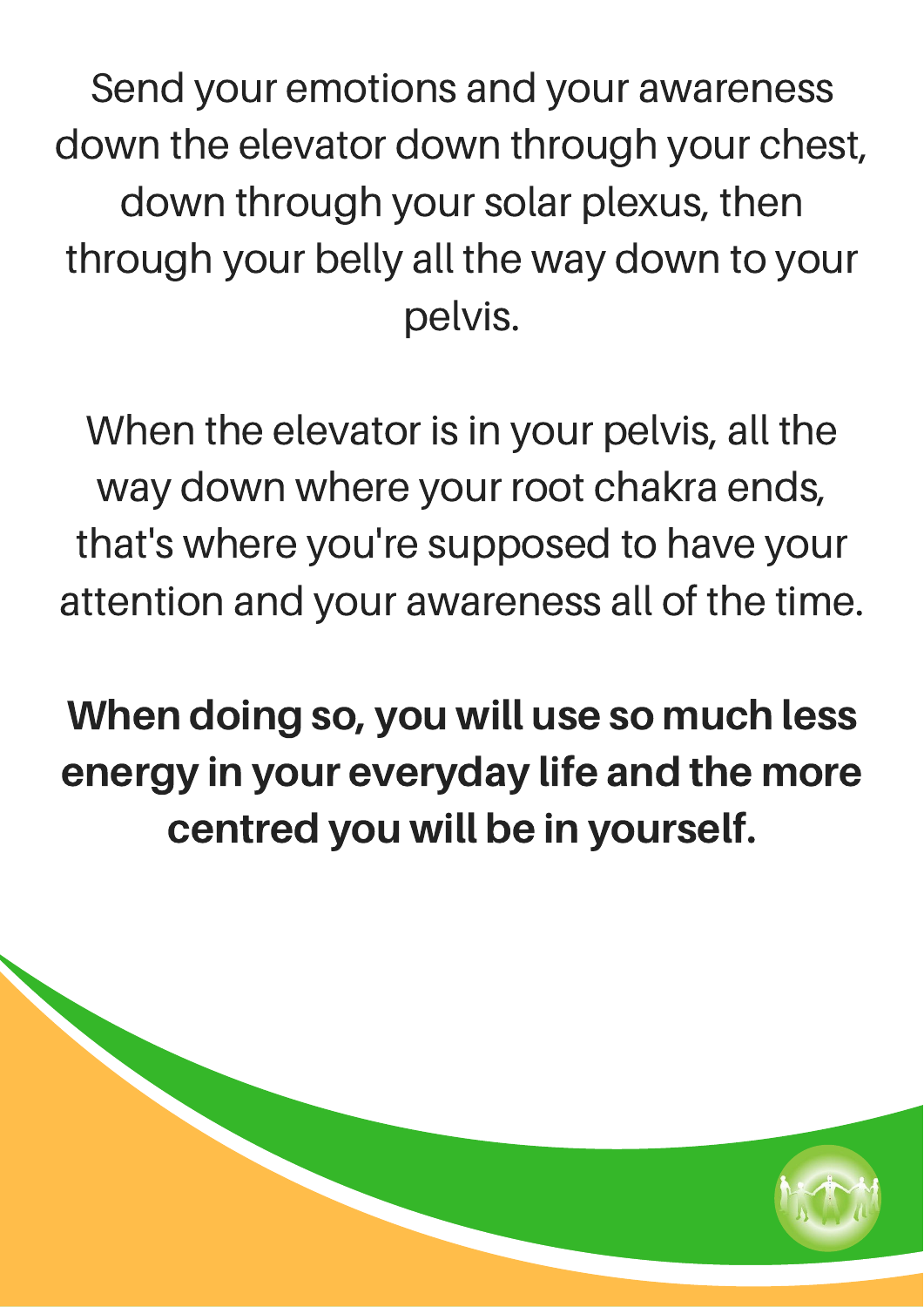#### So that was the second exercise. Using the Awareness Elevator and putting all of your attention in your pelvis.

So keep your energy there because now you can take that energy into the third exercise, but you're going to keep your eyes open.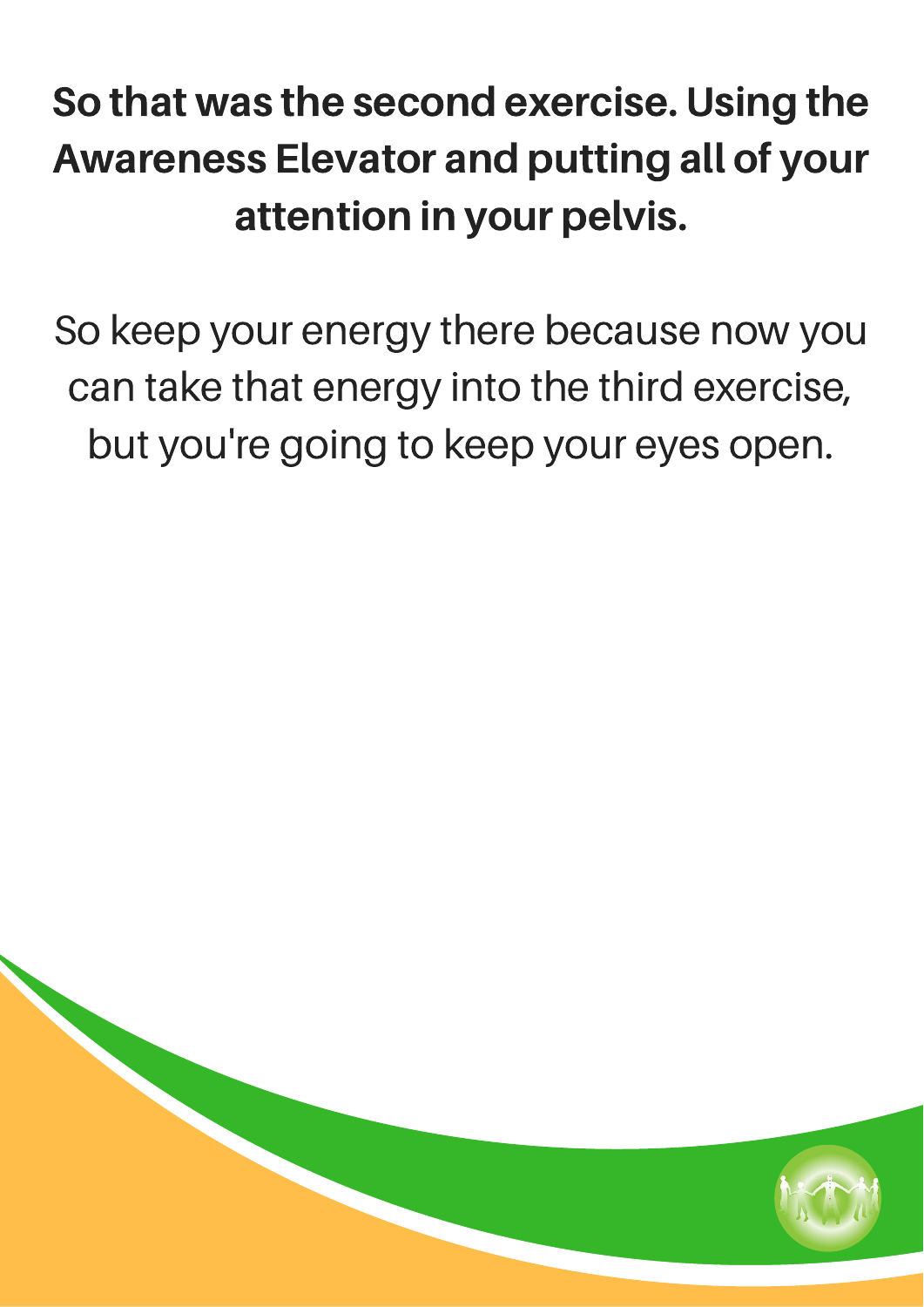3. The Grounding Earth Star Chakra

Just underneath mother earth's surface just under your feet, there is a big Ying Yang symbol and you're putting your feet into it and pulling it up over you like it is a pair of pants and centre it into your pelvis.

Get in the elevator that is in your pelvis and take your awareness down under your feet and see the Ying Yang symbol behind your eyes, as you imagining say hi to your earth star chakra.

This beautiful glowing earth star chakra symbol is yours.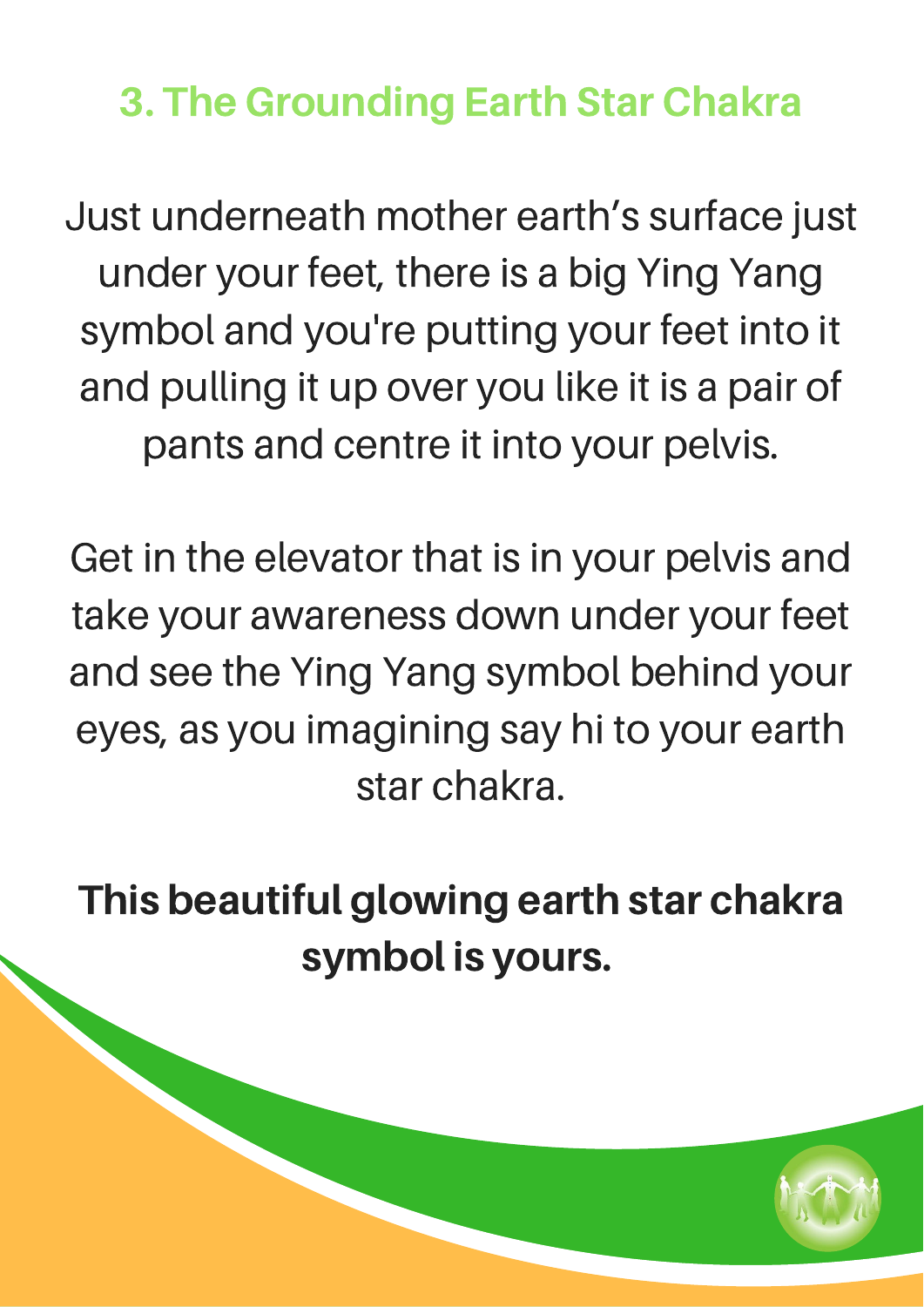It's related to your connection here on mother earth.

## Once you feel disconnected in life you have lost yourself and this exercise will pull you back into the presence within your body.

So visualise putting your two feet into this earth star chakra and say hi. "Hi my personal earth star chakra, " then visualize the pair of pants you pull up and centre this beautiful, Ying Yang symbol in your pelvis.

Perhaps you feel more tired, grounded, centred or feel like a light is being turned on?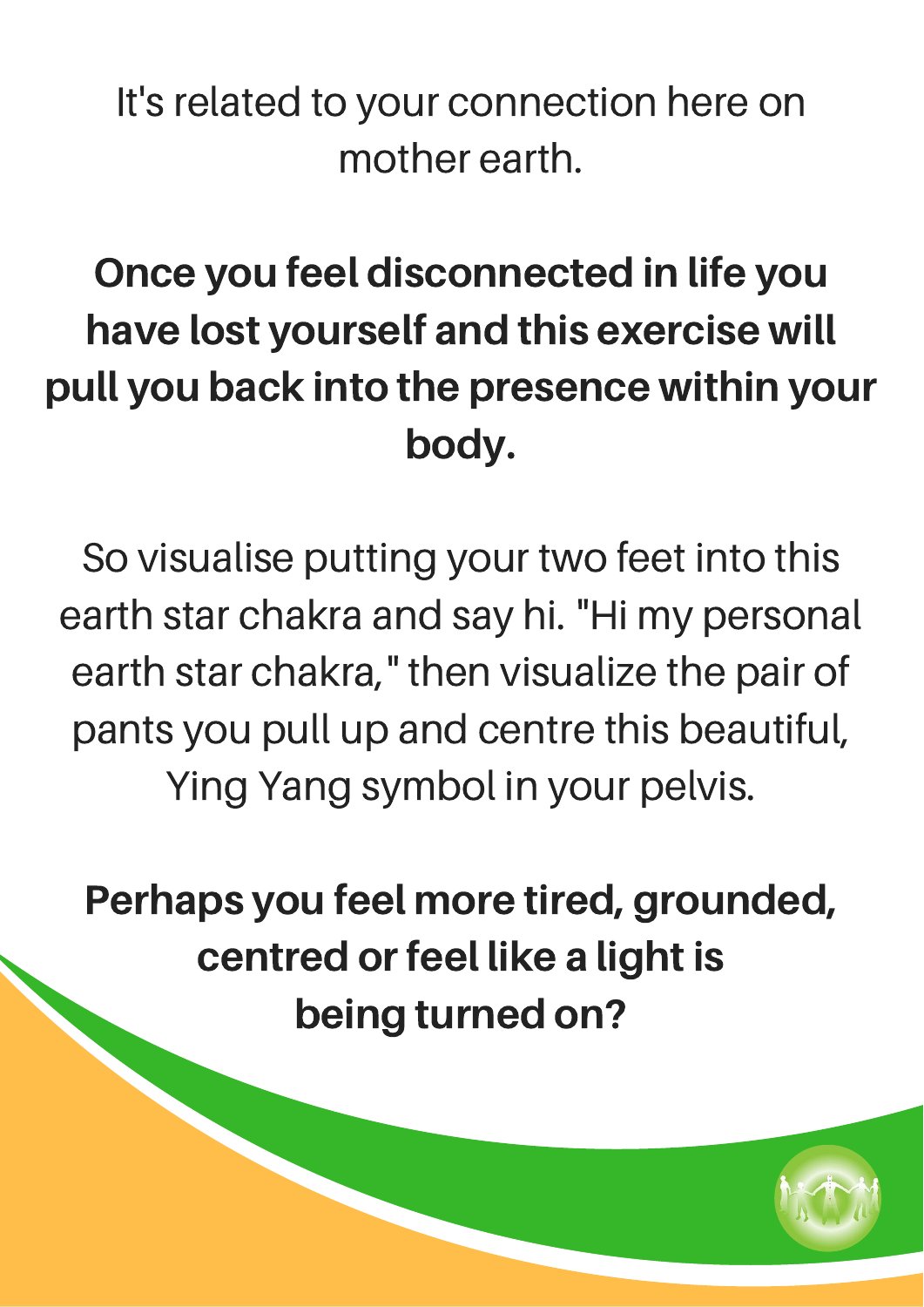It doesn't matter what it is, but write down what it is that you notice so you can keep track of how good it feels, because it will help you to remember these exercises.

Also it will help you to realise why you do them, because when they make you feel good, you will do it again. Sometimes it might not feel good because you're in a state of life where you going through some stuff, which is not easy.

Remember to do these exercises, they will keep you centred and they will build your connection with yourself and you will be like a cliff or a rock that is so hard to bring out of balance.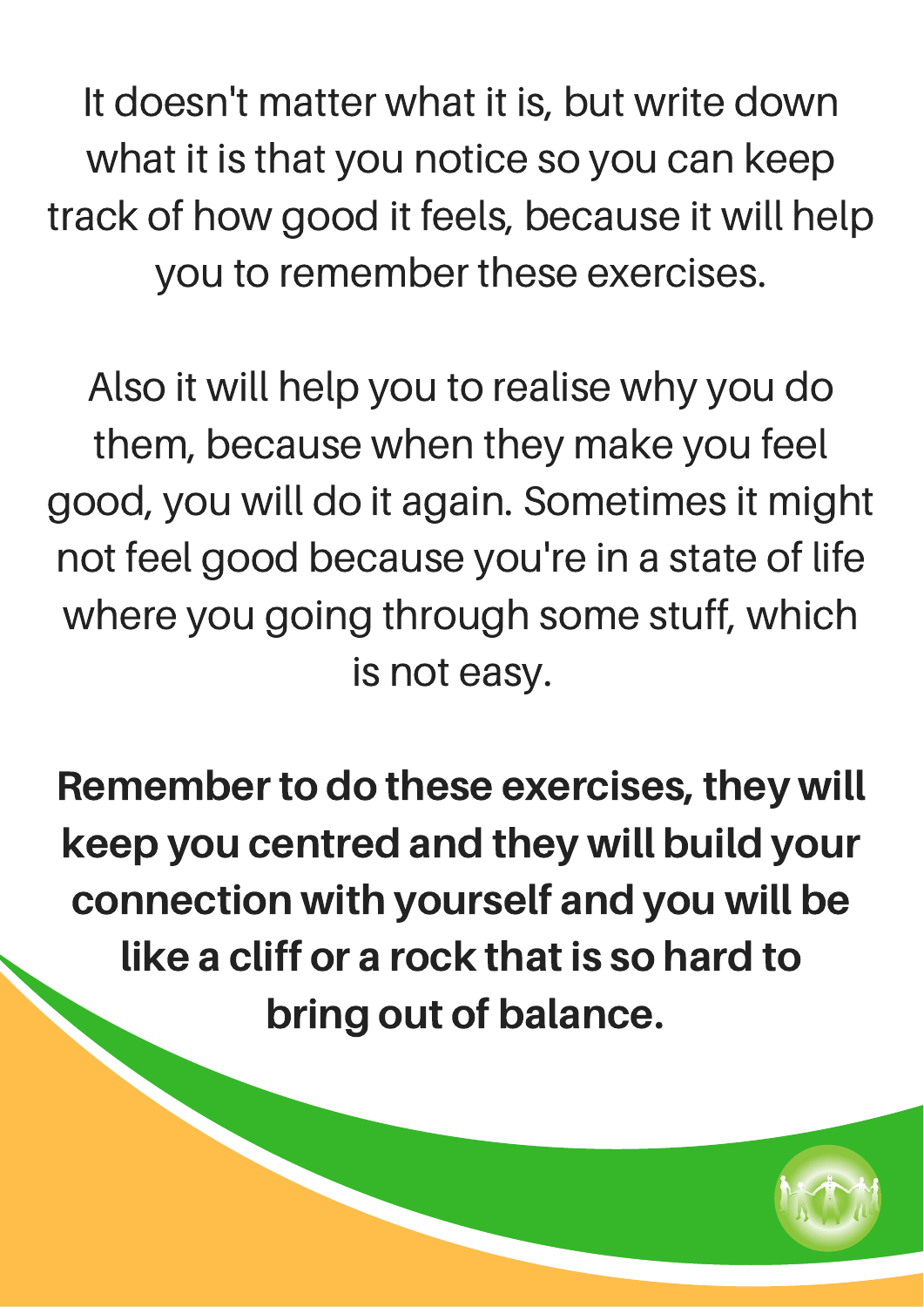#### 4. Singing

#### The fourth exercise is about singing. I'm not good at singing but I'll do it anyway…

When you sing these songs, (if you want to hear the tune, you can hear in the video or audio section of this membership area) you are still with your consciousness or awareness elevator in your pelvis.

It is important that you have your attention in your pelvis when you start singing because the words will vibrate up through your nervous system.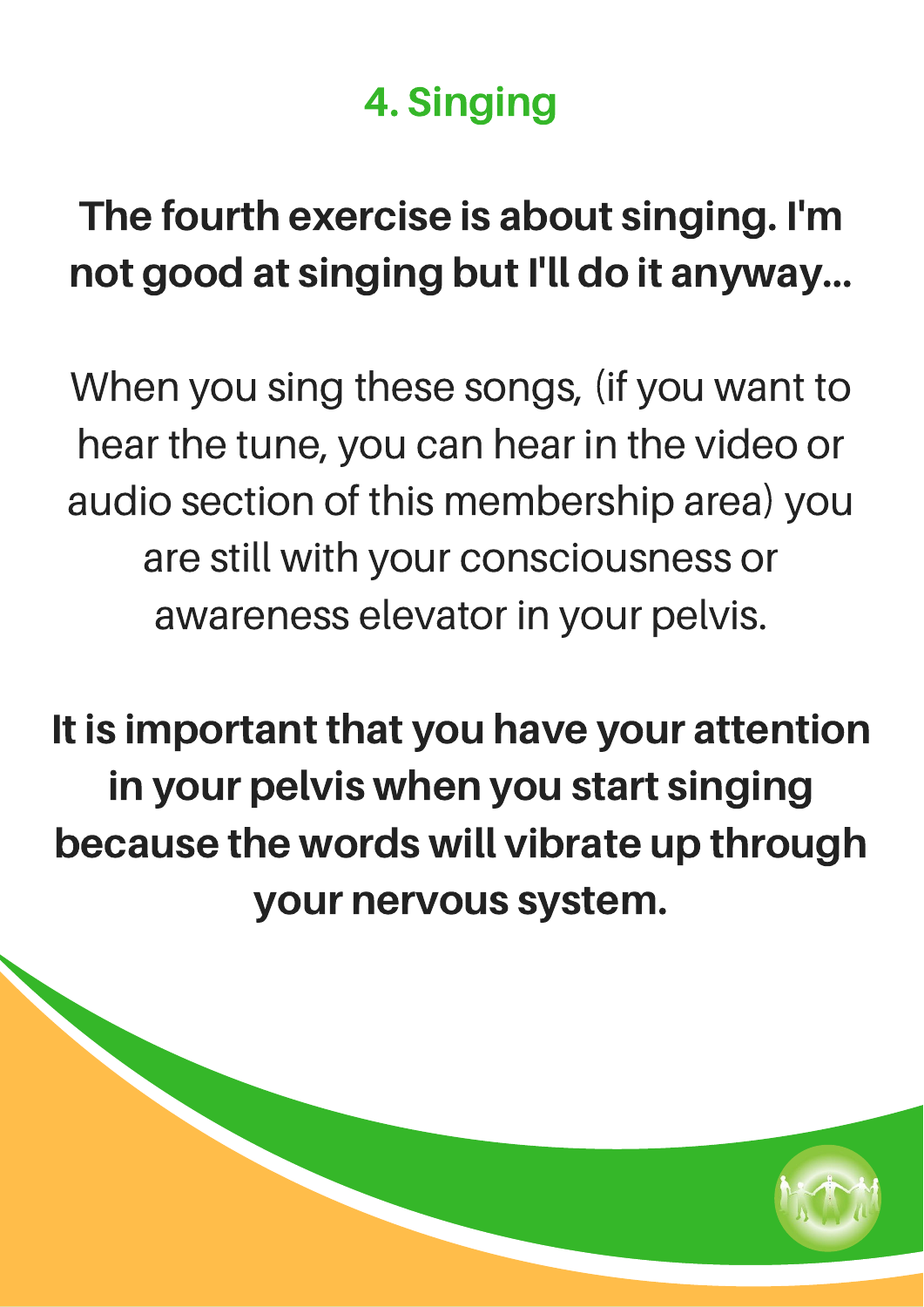It is going to calm and centre you and heal your amygdala and reptile brain, so it will be much easier for you to change your everyday life and routines.

You can use this exercise for example, if you want to lose weight or you want to be allergy free and you want to feel more happy and content.

The words you're going to sing into your system goes something like this….. (You can change the words and the tune to suit you).

(This is song below is sung to the tune of yellow submarine). **☺**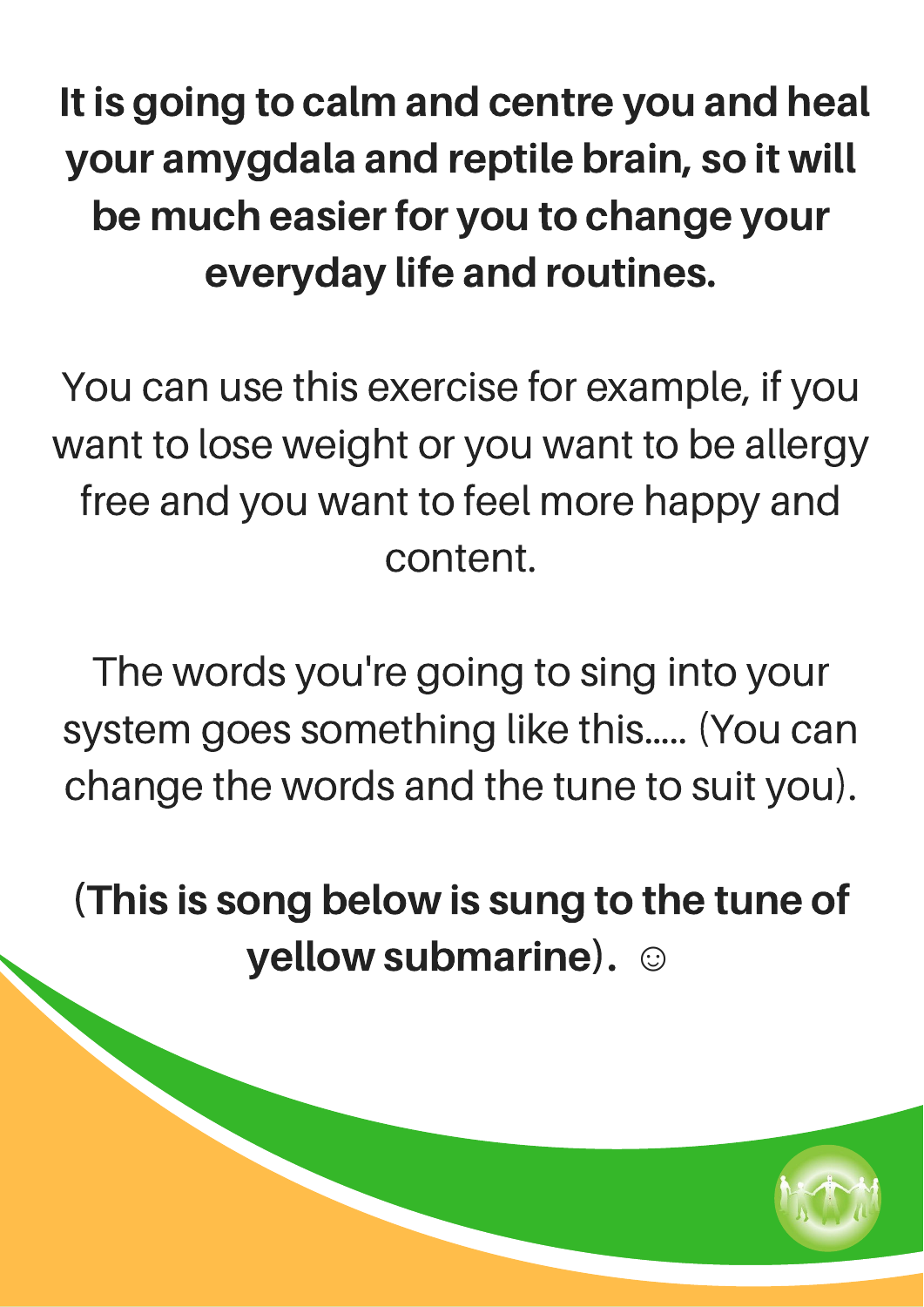I'm feeling good, and I am free. I am healthy, fit and free. I am healthy, I'm feeling good, I am centred and I am calm. I am healthy and fit and free. I feel good in my own skin. I am happy. I feel content. I feel good and I am happy.

## Let's say you want to be more trustworthy or confident. These would be the words that you will sing into your system. For example:

I am open and I am willing. I like change. I like to change. I am open, I like to change. I am free and I am changing.